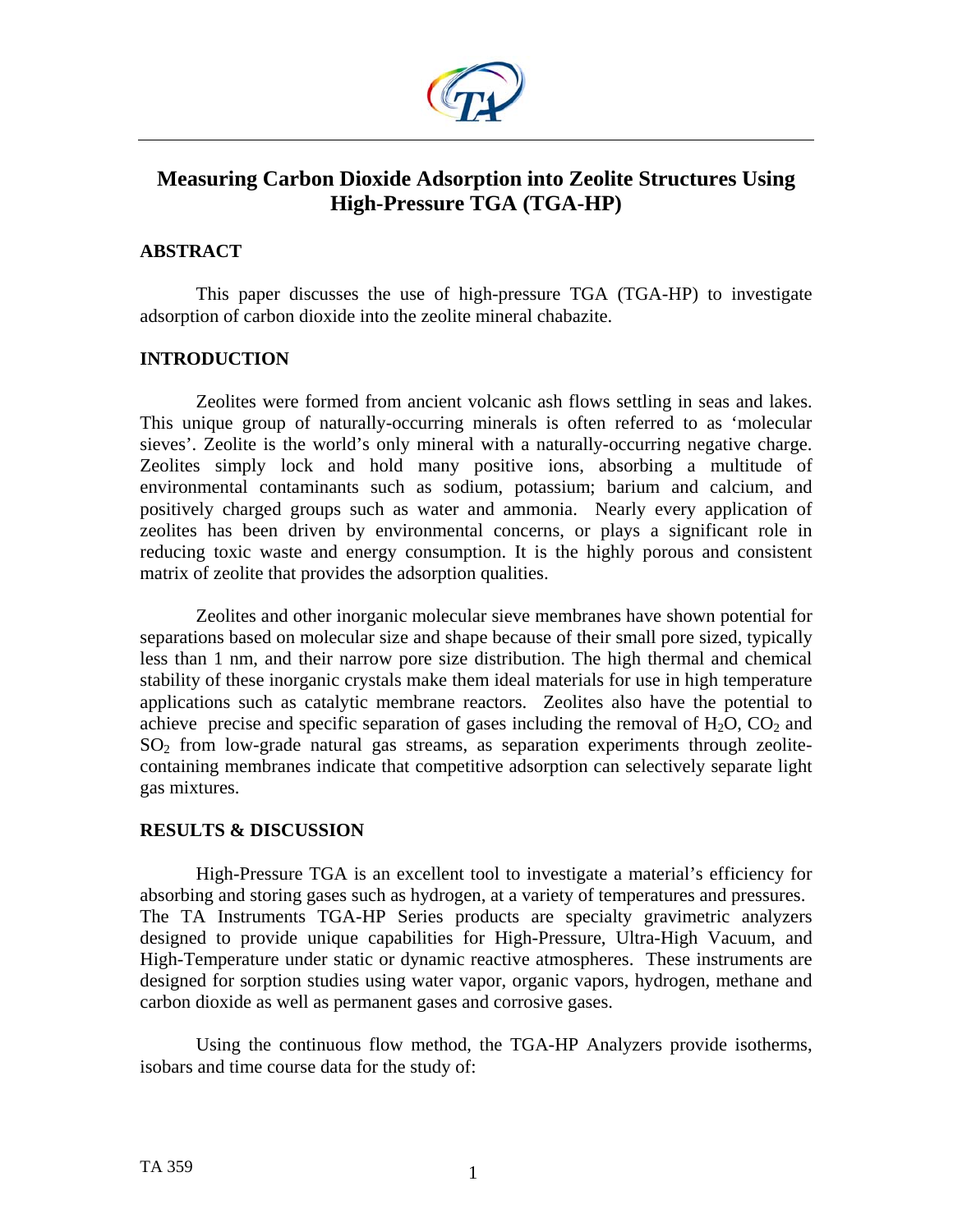- General gas/solid reactions
- Oxidation/reduction of metals
- Degradation of ceramics
- Catalysts, zeolites, activated carbons and other specialty materials
- $\cdot$  CO<sub>2</sub> Sequestration techniques

Chabazite is the most important member of the 48 minerals in the zeolite group. Chabazite's structure has a typical zeolite openness that allows large ions and molecules to reside and actually move around inside the overall framework. The structure actually contains open channels that allow water and large ions to travel into and out of the crystal structure. The size of these channels controls the size of the molecules or ions and therefore a zeolite like chabazite can act as a chemical sieve, allowing some ions to pass through while blocking others. The figure below contains the TGA-HP data for the adsorption of  $CO_2$  into raw chabazite at 60 $\degree$ C and at pressures up to 20 Bar. Note how the quantitative gravimetric sorption is easily determined using the TGA-HP technology.



Figure 1: TGA-HP Data of the  $CO<sub>2</sub>$  Sorption into Raw Chabazite

## **REFERENCES**

<http://rdfresh.com/additionalinfo.php> [http://www.osti.gov/bridge/product.biblio.jsp?osti\\_id=830703](http://www.osti.gov/bridge/product.biblio.jsp?osti_id=830703)

## **TA INSTRUMENTS**

#### **United States**

109 Lukens Drive, New Castle, DE 19720 • Phone: 1-302-427-4000 • E-mail: [info@tainstruments.com](mailto:info@tainstruments.com) 

**Canada** 

Phone: 1-905-309-5387 • E-mail: [shunt@tainstruments.com.](mailto:shunt@tainstruments.com)